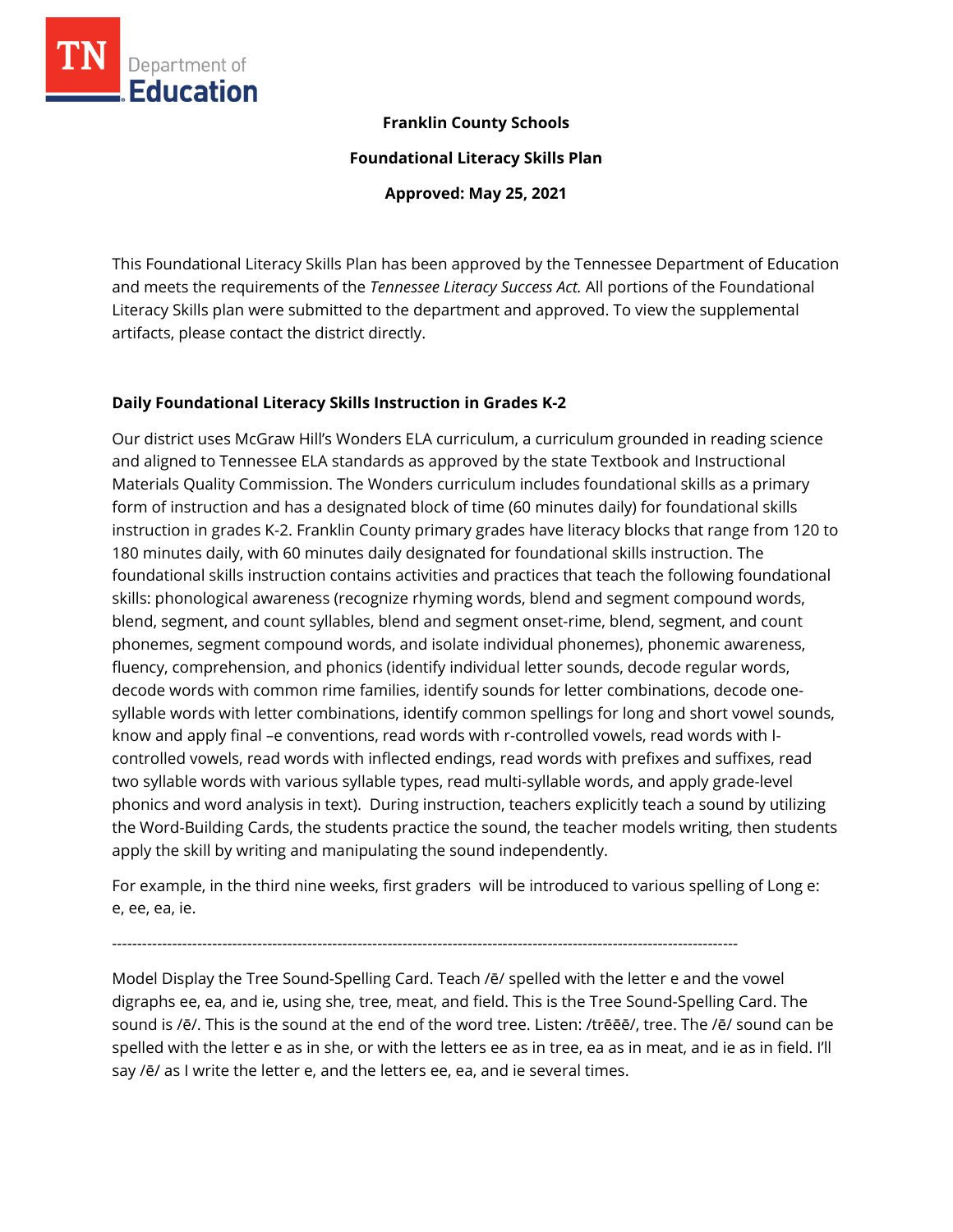Guided Practice/Practice Have children practice connecting the letter e and the vowel digraphs ee, ea, and ie to the sound /ē/ by writing them. Now do it with me. Say /ē/ as I write the letters e, ee, ea, and ie. Now it is your turn. Say the /ē/ sound as you write the letters that stand for the long e sound.

-----------------------------------------------------------------------------------------------------------------------------

Students practice these skills when using decodable texts that are aligned with explicit instruction.

Instructional time also includes activities that focus on high-frequency words, spelling, handwriting, grammar, and vocabulary practice for each text set.

Improvements for next year are grounded in implementation of these materials. Teachers will be provided a designated time weekly for grade-level collaboration as they solve problems of practice and shared implementation strategies through common unit-level planning.

#### **Daily Foundational Literacy Skills Instruction in Grades 3-5**

Our district has an integrated literacy block for grades 3-5 grounded in reading science and aligned to Tennessee ELA standards. Our district has adopted McGraw-Hill's Wonders curriculum for these grades. This curriculum has been approved by the state Textbook and Instructional Materials Quality Commission. During the integrated ELA block that meets an evidence-based approach to applying foundational skills within daily lessons, students receive a minimum of 90 minutes of ELA instruction. Daily instruction includes components for knowledge-building (to build and improve the ability to comprehend complex texts and apply that knowledge as they listen, read, write, think, and speak) for about 60 minutes per day and foundational skills instruction that includes fluency, grammar, morphology, spelling, and writing for at least 30 minutes per day. Our adopted curriculum also engages students in work around fluency, vocabulary, and comprehension. These skills are not taught in isolation, but are embedded within the lesson to ensure continuity, cohesion, and connection.

For example, our fifth graders just finished working in the Historical Fiction genre. They began work in this genre by considering the question "How do different groups contribute to a cause?". They activated prior knowledge by reading independently or aloud in on-grade level, complex text. The students then summarized the content, unpacked the most essential vocabulary ("word work"), responded to a series of scaffolded questions, and wrote a response to an inferential question that required use of evidence from the text to support their answer. Teachers also provide explicit support for vocabulary needed to access the complex text. In this unit, the following explicit support was given:

Review strategies with students, such as identifying the meaning of words with affixes. Point to the word unbreakable in paragraph eight on page 432. Ask: What word parts do you see in unbreakable? (un-, break, -able) Help students determine the meaning of each part and combine them to find the meaning of unbreakable. If necessary, review that the prefix un- means "not" and the suffix -able means "able to be."

-----------------------------------------------------------------------------------------------------------------------------

-----------------------------------------------------------------------------------------------------------------------------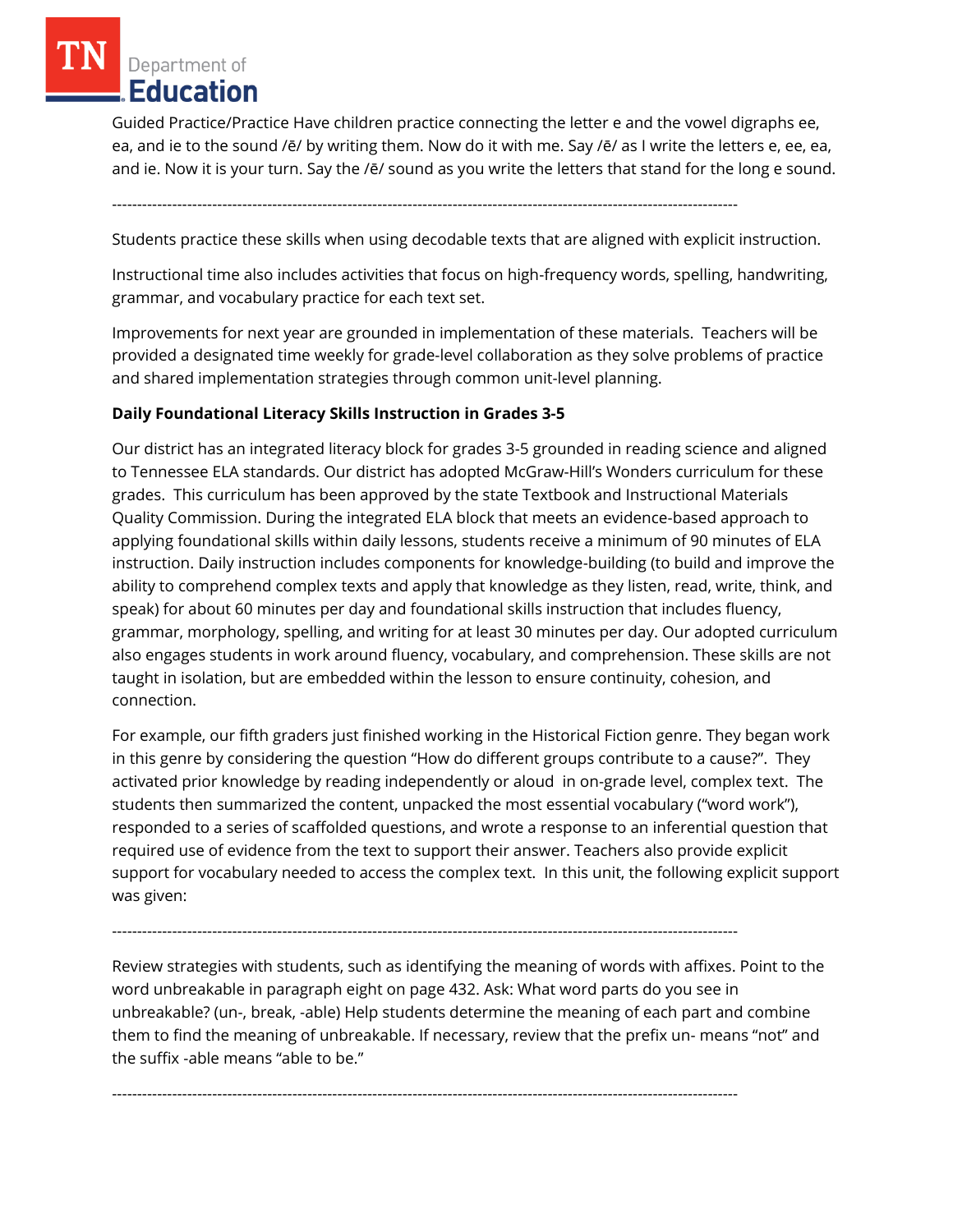Similar supports are given throughout and vary in skills taught. Third graders experienced support in decoding in a unit on the Earth and its neighbors as demonstrated below.

-----------------------------------------------------------------------------------------------------------------------------

Explain - Display the Shirt Sound-Spelling Card. Discuss the spellings er, ir, ur, and ear. Explain that when a vowel is followed by r, the r changes the vowel's sound. Point to each spelling on the card and provide sample words such as her, firm, and burn. Tell students that the ear spelling is also an rcontrolled vowel. Provide the sample word earth and point out the ear spelling.

-----------------------------------------------------------------------------------------------------------------------------

Students use this knowledge as they engage in reading, group discussion and writing activities. Spelling, dictionary skills, grammar, and morphology skills are integrated within reading selections that support an understanding of the essential question of the unit. Therefore, foundational skills instruction is embedded in all aspects of this 90-minute block. This plan is dedicated to developing students' holistic literacy approach to fluency, vocabulary, and comprehension as recommended by research.

## **Approved Instructional Materials for Grades K-2**

McGraw Hill - K-5 Wonders

## **Approved Instructional Materials for Grades 3-5**

McGraw Hill - K-5 Wonders

## **Additional Information about Instructional Materials**

Our district has adopted an approved curriculum for ELA instruction; however, we have chosen to supplement in several ways. Our district will use the Tennessee Foundational Skills Curriculum Supplement to further address foundational skills in daily instruction. This supplement allows us to focus more deeply on the phonological awareness and advanced phonemic awareness skills that are crucial for success all the way through second grade. Students may also have an extra set of "athome" decodables. We encouraged our families to order the "at-home decodables" through the state's free ordering website.

## **Universal Reading Screener for Grades K-5. This screener complies with RTI<sup>2</sup>and Say Dyslexia requirements.**

The Tennessee Universal Screener is used to screen students in grades K-2 for benchmarking. Study Island is used as the universal screening tool for grades 3-5. The universal screener is given to all students three times per year. AIMSweb is used for benchmarking and progress monitoring all Tier ll and Tier lll students in grades K-5. AIMSweb complies with RTI2 and Say Dyslexia.

### **Intervention Structure and Supports**

All PK-3 students will be given The Tennessee Universal Screener and 4-5 students will be given the Study Island universal screener to determine which students have a significant reading deficiency or are "at-risk" by scoring between the 0-25th percentile. Our grade-level teachers, RTI coordinator, and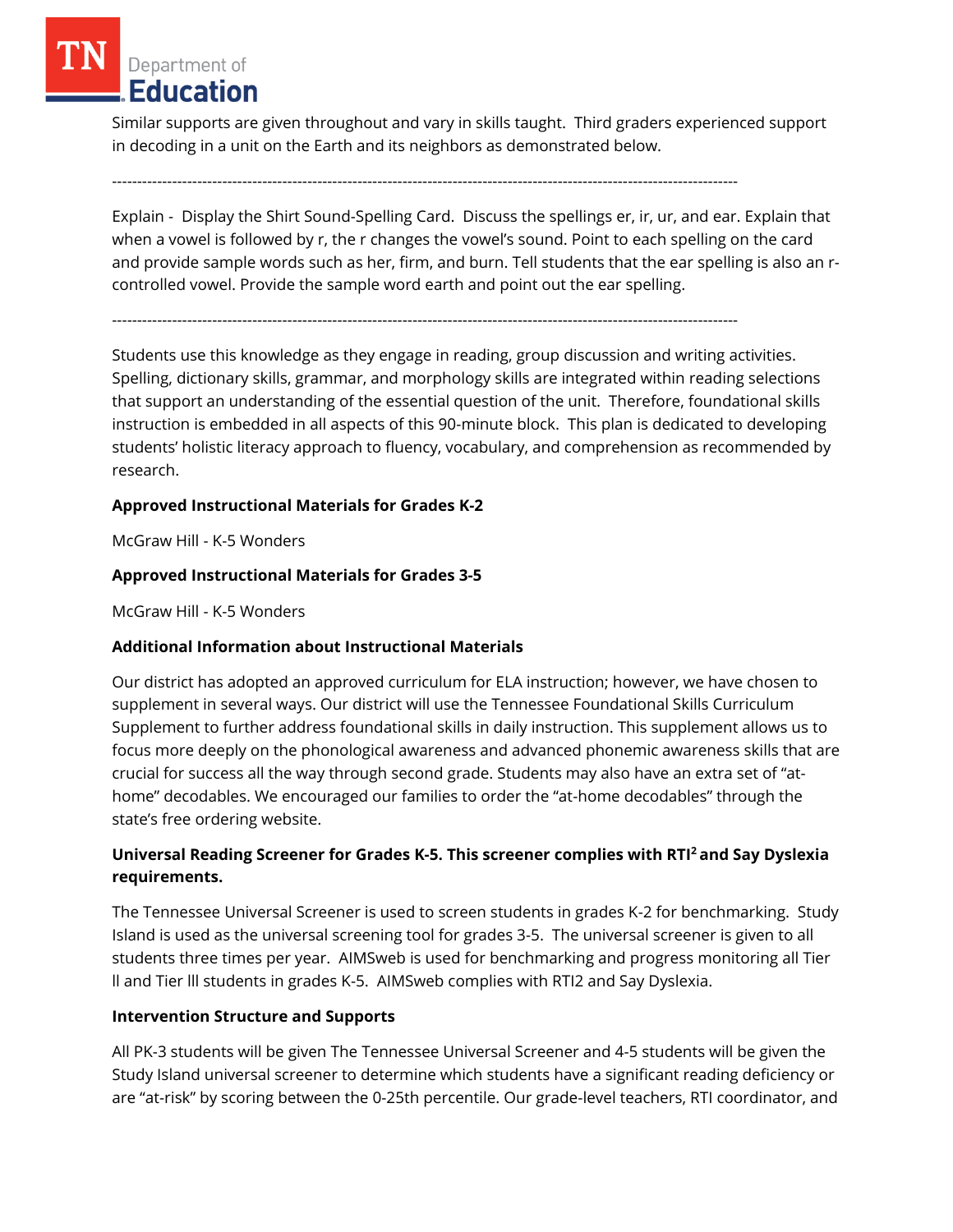principals review initial Universal screening data. Those students are classified as in need of Tier II or Tier III instruction and are given a diagnostic assessment to determine specific deficits in order to assign students to a small group utilizing an intervention that will narrow skill gaps. Students who are placed in Tier III receive intensive intervention daily for at least 45 minutes and are progress monitored weekly. Students who are placed in Tier II receive intervention daily for 30 minutes and are progress monitored every other week in their deficit area.

Research-based options for reading intervention support are available to students who have been identified with a significant reading deficiency. Our Wonders ELA curriculum contains an assessment and remediation guide in which teachers can find activities that directly address skill deficits and can be tailored to the needs of RTI students. If that intervention is not effective, more comprehensive, strategic interventions using the Wonderworks program become an option. RTI Data teams meet every 4 ½ weeks to determine if a change in the intervention program or person providing the intervention is warranted. Progress monitoring data, as well as classroom performance, prior intervention outcomes, and teacher observation data is reviewed to determine continued placement, intensity, and scheduling of students into Tier III, Tier II, and Remediation, or Enrichment.

Students receiving Tier ll and Tier lll interventions are also screened using additional survey level assessments to determine if they have characteristics of dyslexia. Students who demonstrate those characteristics receive intensive intervention as outlined in the Say Dyslexia Law using programs that meet the law's requirements. Our district uses the McGraw Hill Wonders Foundational Skills program as one intervention for students with characteristics of dyslexia. Families are notified that this program is being used to support those students because it is based on the Science of Reading approach of systematic, explicit, sequential, phonics-based instruction and is considered a strong support for those students.

Intervention takes place daily during a grade-level time designated for RTI. Students work on activities and assignments that help improve a specific skill. For example, students who need instruction in comprehension may read a new text and answer scaffolded questions, all related to the knowledge-building unit they are studying in Tier I instruction. Students who need this type of support receive intervention using the McGraw Hill Wonderworks program. Older students who need fluency support may work with the 95% Group Multisyllable Routine.

### **Parent Notification Plan/Home Literacy Reports**

Our district notifies parents in grades K-5 if their child is "at-risk" for or has a significant reading deficiency as evidenced by students scoring in the 0-25th percentile immediately after the district's schools complete the fall universal screening. Students' scores are communicated in parent-friendly language that provides a clear explanation of student skill gaps and the depth and extent of student needs. The parents are told what intervention their student will receive and the amount of time each day the student will receive services. This is coupled with a description of the importance of being able to read by the end of 3rd grade.

The district defines how students are assessed and what a "significant reading deficit" means. Parents are notified of their child's progress, or lack of progress, after each 4 ½ week data team meeting. In the parent notification/communication, data teams note any changes being made to the